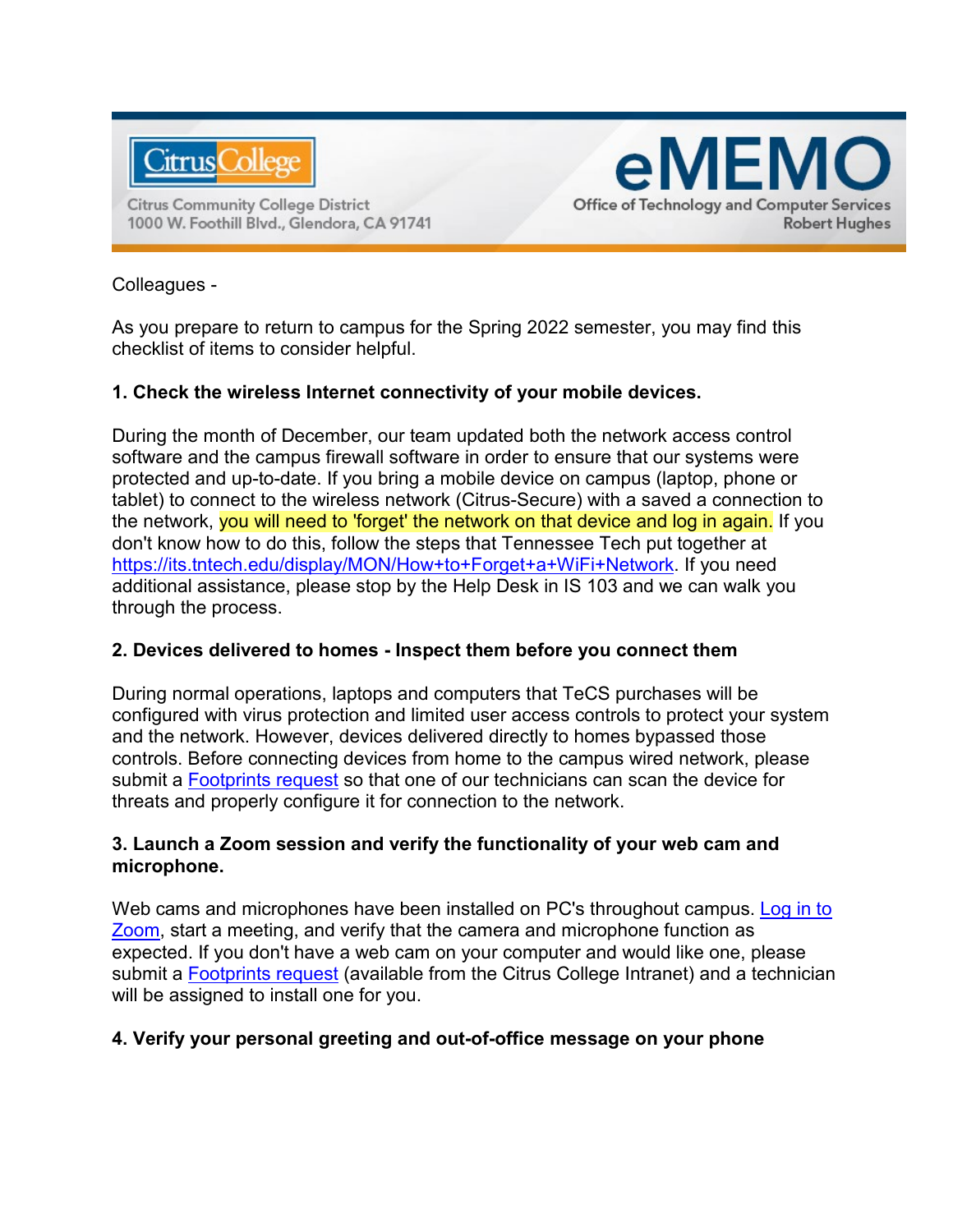You may need to change your voice mail messages to indicate that you are working on campus. Step by step instructions can be found on page three of the [December 2018](https://www.citruscollege.edu/tecs/Documents/Updates/2018/12.2018.pdf)  [TeCS Newsletter.](https://www.citruscollege.edu/tecs/Documents/Updates/2018/12.2018.pdf)

If you had a phone extension routed to your computer at home through the Mitel software, make sure that your 'Primary Assignment' is set to ring at your desk on campus. If you are not sure, call your extension from another line or a cell phone to verify that phone calls are getting to you.

| Connect $\vee$                              |                                                              |              |
|---------------------------------------------|--------------------------------------------------------------|--------------|
| 888<br>Q Name or Number                     |                                                              |              |
| Tom (70000-8666)<br>Œ<br>TC.<br>Available * | Tom Cheng<br>Upload<br>Picture<br>(626)914-8666 (70000-8666) | 6            |
| Contacts<br>18                              |                                                              |              |
| Recent                                      | Primary Assignment                                           |              |
| 마마<br>Voicemails                            | Incoming calls will ring:<br>Desk phone<br>œ                 |              |
| $\equiv$<br>Messages                        | Softphone                                                    |              |
| ees<br>Events                               | Default                                                      | $\mathbf{w}$ |
| ᄉ                                           | External Assignment Number<br>o                              |              |

# **5. Check your email signature to make sure it is accurate**

Verify that you have removed or updated any references on your email signature block indicating that the campus is closed due to the pandemic.

#### **6. Check the networked drives, printer destination and documents folder on your PC**

If you are a faculty or staff member with an office in the CI building, you are likely the recipient of a new desktop PC. Fifty-five faculty and staff computers were replaced in 2022. The profile and documents from your old computer have been transferred to your new computer. Log in to your computer and check to make sure your printing goes to your desired printer; your saved documents are available; and your networked drives are all mapped. If you have anything that needs to be corrected, please submit a [Footprints request](http://itrequest/footprints) (available from the Citrus College Intranet) and a technician will assist you. We still have the hard drives from the original machines if anything needs to be restored.